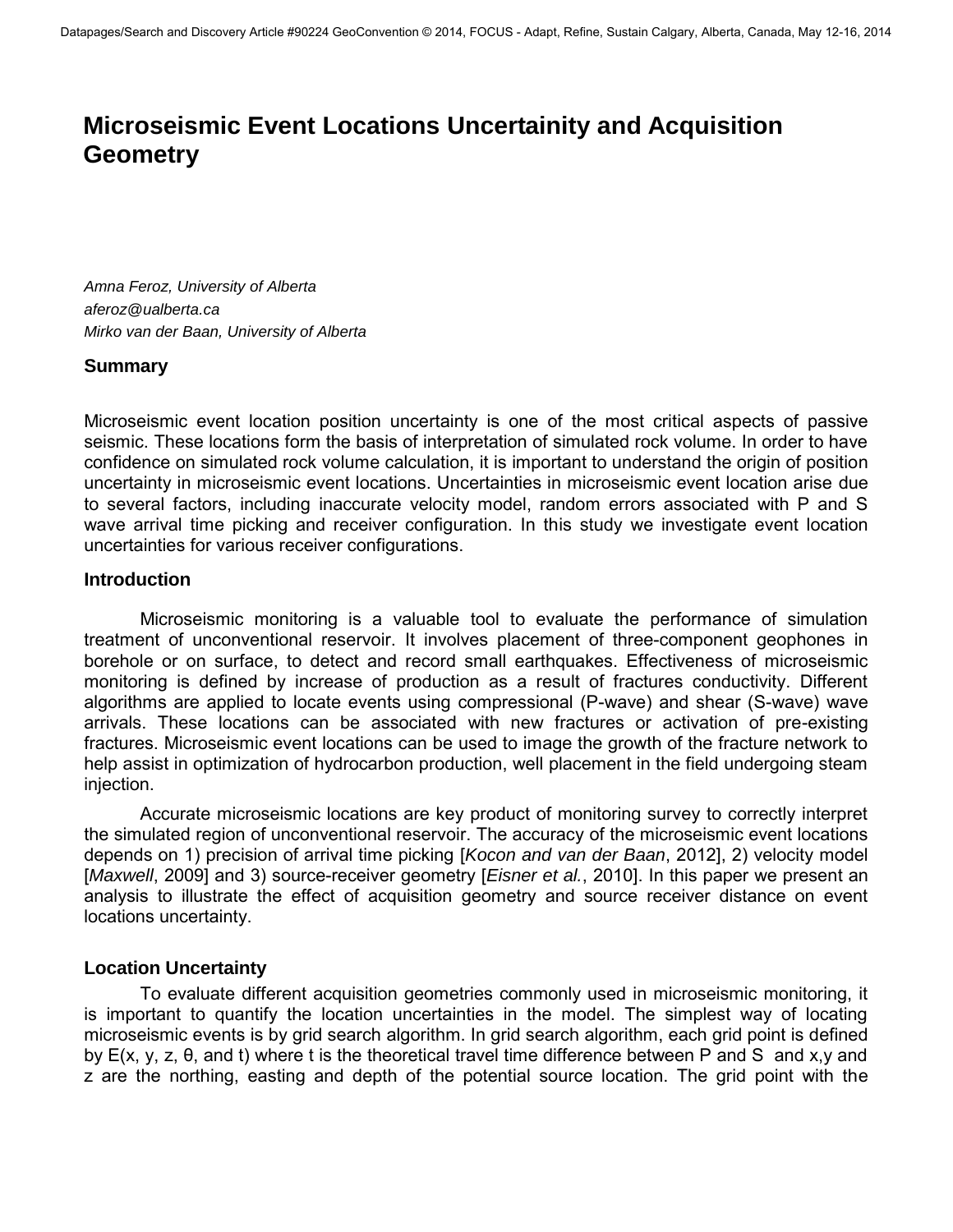smallest residual value is considered to be the most likely location. In this case the residual value is defined as

$$
PD = exp^{-\frac{1}{2} \left( \sum_{i=1}^{N} \frac{wi(t_{cal} - t_{obs})^2}{\sigma_t} + \sum_{i=1}^{N} \frac{Li(\sin(\theta)_{cal} - \sin(\theta)_{obs})^2}{\sigma_z} \right)}.
$$

Where *i* is the number of receivers ranging from 1 to *n*, *wi* is the weighting factor based on the S/N ratio of each receiver,*Li* is the weighting factor for the azimuth defined as the linearity *Li*, estimated from the polarization analysis mentioned above. As explained above *σt* is the uncertainty in the S-P travel time picks, *σz* is the uncertainty in azimuth calculation which is affected by the P wave travel time picks. *PD* is the probability density of hypocenter location; highest probability is linked to minimum misfit in the observed and theoretical S-P travel time and source azimuth.

To evaluate event location uncertainty, synthetic microseismic dataset is generated for deviated, vertical and horizontal boreholes using a 1D velocity model. Each borehole contains ten, 3C geophones. Table 1 shows the receiver coordinates for all three cases. This source-receiver geometry is based on a real recording configuration used for a steam injection experiment. Next we compute the theoretical back azimuths and P and S arrival times using 1D velocity model for each receiver configurations.

| <b>Vertical Borehole</b> |      |      | <b>Horizontal Borehole</b> |      |      | <b>Deviated Borehole</b> |      |      |
|--------------------------|------|------|----------------------------|------|------|--------------------------|------|------|
| X(m)                     | Y(m) | Z(m) | X(m)                       | Y(m) | Z(m) | X(m)                     | Y(m) | Z(m) |
| 1200                     | 1200 | 350  | 1200                       | 1200 | 350  | 1200                     | 1200 | 350  |
| 1200                     | 1200 | 360  | 1190                       | 1210 | 350  | 1190                     | 1210 | 360  |
| 1200                     | 1200 | 370  | 1180                       | 1220 | 350  | 1180                     | 1220 | 370  |
| 1200                     | 1200 | 380  | 1170                       | 1230 | 350  | 1170                     | 1230 | 380  |
| 1200                     | 1200 | 390  | 1160                       | 1240 | 350  | 1160                     | 1240 | 390  |
| 1200                     | 1200 | 400  | 1150                       | 1250 | 350  | 1150                     | 1250 | 400  |
| 1200                     | 1200 | 410  | 1140                       | 1260 | 350  | 1140                     | 1260 | 410  |
| 1200                     | 1200 | 420  | 1130                       | 1270 | 350  | 1130                     | 1270 | 420  |
| 1200                     | 1200 | 430  | 1120                       | 1280 | 350  | 1120                     | 1280 | 430  |
| 1200                     | 1200 | 440  | 1110                       | 1290 | 350  | 1110                     | 1290 | 440  |

Table 1:Geophone coordinates for all three receiver configurations, where X, Y and Z corresponds to easting, northing and true vertical depth respectively.

For this study true back azimuths and S-P travel times are used as observed quantities. The linearity *Li* and weight factor *wi* in equation 1 are set to one for all three cases. Now we discuss results for three considered well orientations.

#### **Uncertainty space and acquisition geometry**

We use the above mentioned algorithm to analyze the size of uncertainty space (number of cells with greater than 99% probability in 3D grid) associated with different borehole geometries, and its variation with source-receiver distance. For this purpose we generated three synthetic events at different distances from the receiver. Event 1, 2 and 3 are located at 100,200 and 400m from the receiver array respectively.

Uncertainty plots for vertical, horizontal and deviated borehole for three events are shown in Figure 1. Figure 1(top) shows the variation in the uncertainty space with increasing source-receiver distance for a vertical borehole. Comparing the uncertainty plots for the vertical borehole to horizontal and deviated boreholes for event 1, the size of the uncertainty space (figure 1, left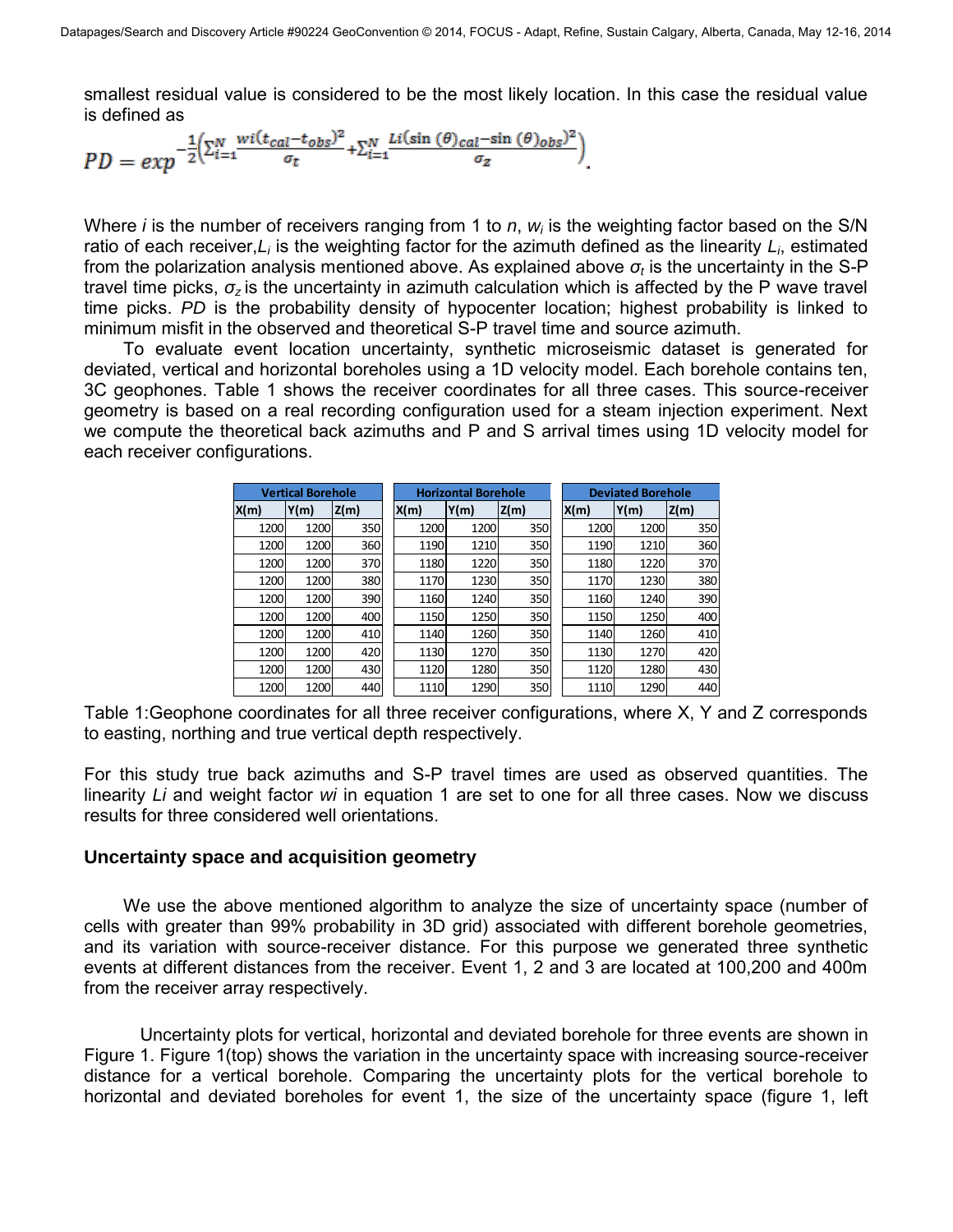column) is found to be significantly larger (500%) for the vertical borehole, although this is compensated by a slightly smaller azimuthal uncertainty (not shown). Likewise for event 2 and 3, uncertainty space is still largest for vertical borehole 120% and 30% respectively. A, moderate difference is found between the horizontal and deviated borehole uncertainty space. Thoroughly comparing the variation in the uncertainty space with distance reveals that the increase in the uncertainty space for a horizontal borehole is 30 to 100% greater than for a deviated borehole (Figure 1, center and right column).



Figure 1: Combined time and azimuth residuals indicating the uncertainity space for vertical (top)), horizontal (center), and deviated (bottom) boreholes. Left to right: Events 1—3. Colors: normalized likelihood (red=1, blue=0).

The uncertainty space for all three geometries is found to be similar when events are further than 600-700 meter from the observation well (the spread in geophones is 90m here). Comparison of the uncertainty plots favors thus deviated borehole geometries over horizontal and vertical borehole geometry, when events are expected to occur within 700 meter radius of the observation well, due to the better azimuthal and depth coverage of the geophones in a deviated borehole.